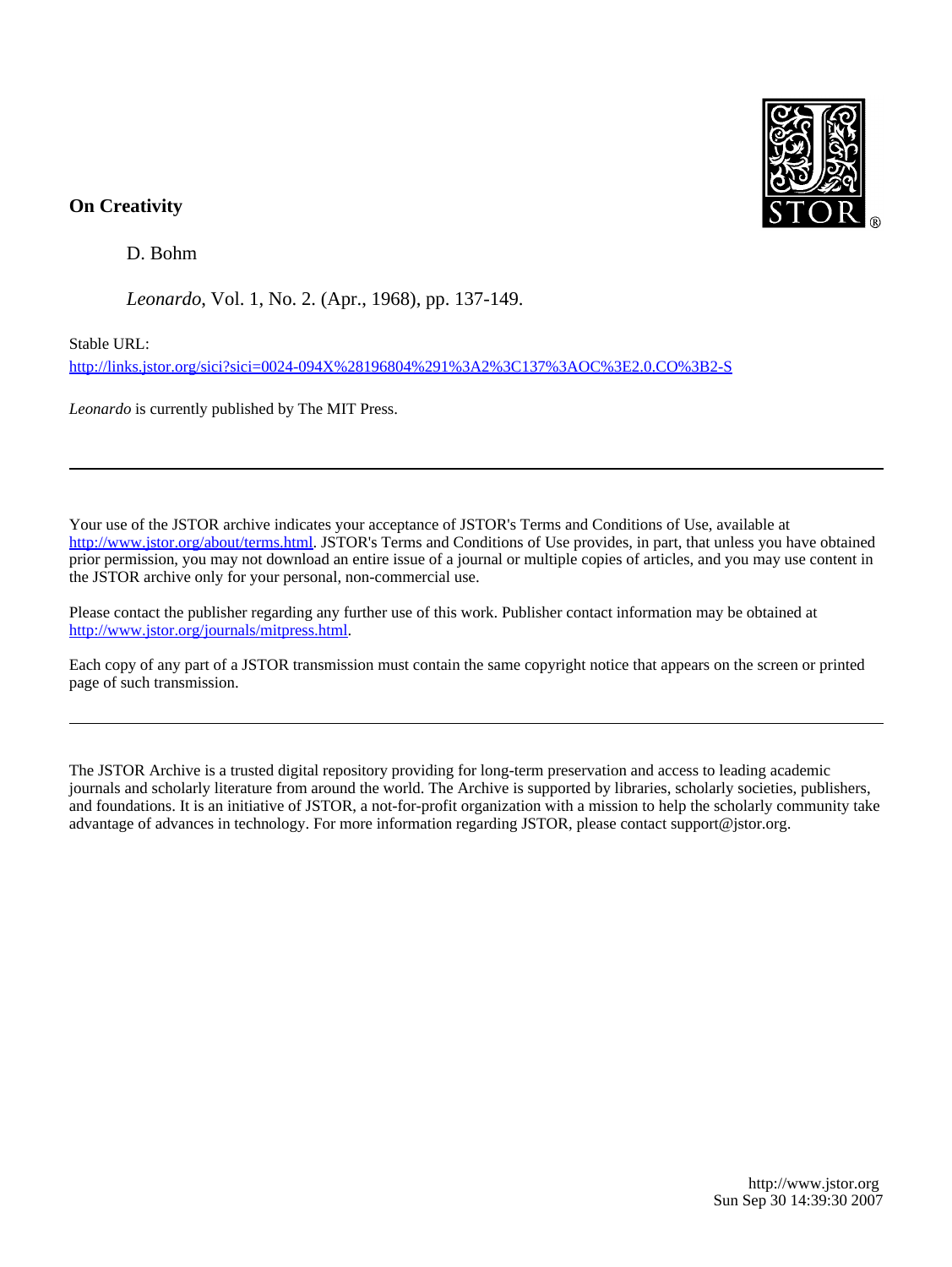## **ON CREATIVITY\***

D. Bohm\*\*

*Abstract-Creativity cannot be defined in words, but one can perhaps at least begin to indicate what it is in an oblique and indirect way, by asking why scientists are so deeply interested in their work. By eliminating many of the generally accepted but superficial answers to these questions, one soon discovers that a scientist is seeking to learn something different from what can be inferred from previous knowledge, something leading ultimately to a new perception of the wholeness, beauty and harmony in the order and structure of natural process. Such a perception is akin to what is sought, although in a very different way, by the artist, the musician, the architect, and indeed by all who are engaged in truly creative action.* 

*Nevertheless, it is necessary to be more precise about what is meant by the notion of creativity. What is order* ? *What is structure* ? *What is process* ? *In this article, these questions are considered, and certain answers are suggested, at least in a provisional way. The meanings of these suggestions are brought out in several examples, drawn mainly from the actual history of the development of science, but not entirely restricted to this field.* 

*The question is then raised as to what is preventing the vast majority of human beings from being really creative, except perhaps on rather rare occasions. Further discussion suggests that in a way, the creative possibilities of the mind are generally dormant. This state of 'sleep' is probably the result of a very widespread and deep confusion between the creative and the mechanical. As a result of this confusion it is very hard even to perceive that one is not creative.* 

*The essay concludes with a brief discussion of what it would mean to be free of this confusion, and how such freedom might perhaps come into being.* 

Creativity is, in my view, something that it is cover the laws of nature, so that he can *predict*  impossible to define in words. How then can we natural phenomena, and thus enable man to particitalk about it? Words can indicate or point to pate intelligently in nature's processes so as to something in the minds of the readers that may be produce results that he desires? Of course, such similar to what is in the mind of the writer. I prediction and intelligent participation can some would like, thus, to indicate to the reader what times be very interesting. But this is only in a creativity means to me. If you will read in this context in which these activities are determined spirit, you can then see whether, and to what by something else that is more deeply significant, extent my notions make sense to you. Such as, for example, a common goal of great

necessary to talk to such scientists to discover that this that could give it significance, this activity the utilitarian possibilities of their work are gener-<br>ally of secondary interest to them. Something else<br>Is it then that the scientist likes to solve puzzles? ally of secondary interest to them. Something else

I am a scientist. I shall, therefore, try to begin in importance. Generally speaking, however, there is this field and extend out to others.<br>
hardly ever such a common goal. Indeed, in most hardly ever such a common goal. Indeed, in most The basic question that I should like to consider cases, the content of what the research scientist is this:<br>Why are scientists in many cases so deeply precise paths of particles, the precise number of Why are scientists in many cases so deeply precise paths of particles, the precise number of interested in their work? instruments that will register a certain phenome-Is it *merely* because it is useful? It is only non, etc.). Unless there were something beyond

is primary. What is it?<br>
Could it be that a scientist deeply wants to dis-<br>
Could it be that a scientist deeply wants to dis-<br>
challenge of *explaining* a natural process, i.e. challenge of *explaining* a natural process, i.e. showing how it works?

Association, London on 8 February 1967.<br>
Association, London on 8 February 1967.<br>
\*\*Professor of Physics, Birkbeck College, University of of his work very enjoyable. Nevertheless, such \*\*Professor of Physics, Birkbeck College, University of of his work very enjoyable. Nevertheless, such enjoyment has properly to come as a *by-product* 

<sup>\*</sup>Based on a talk delivered before the Architectural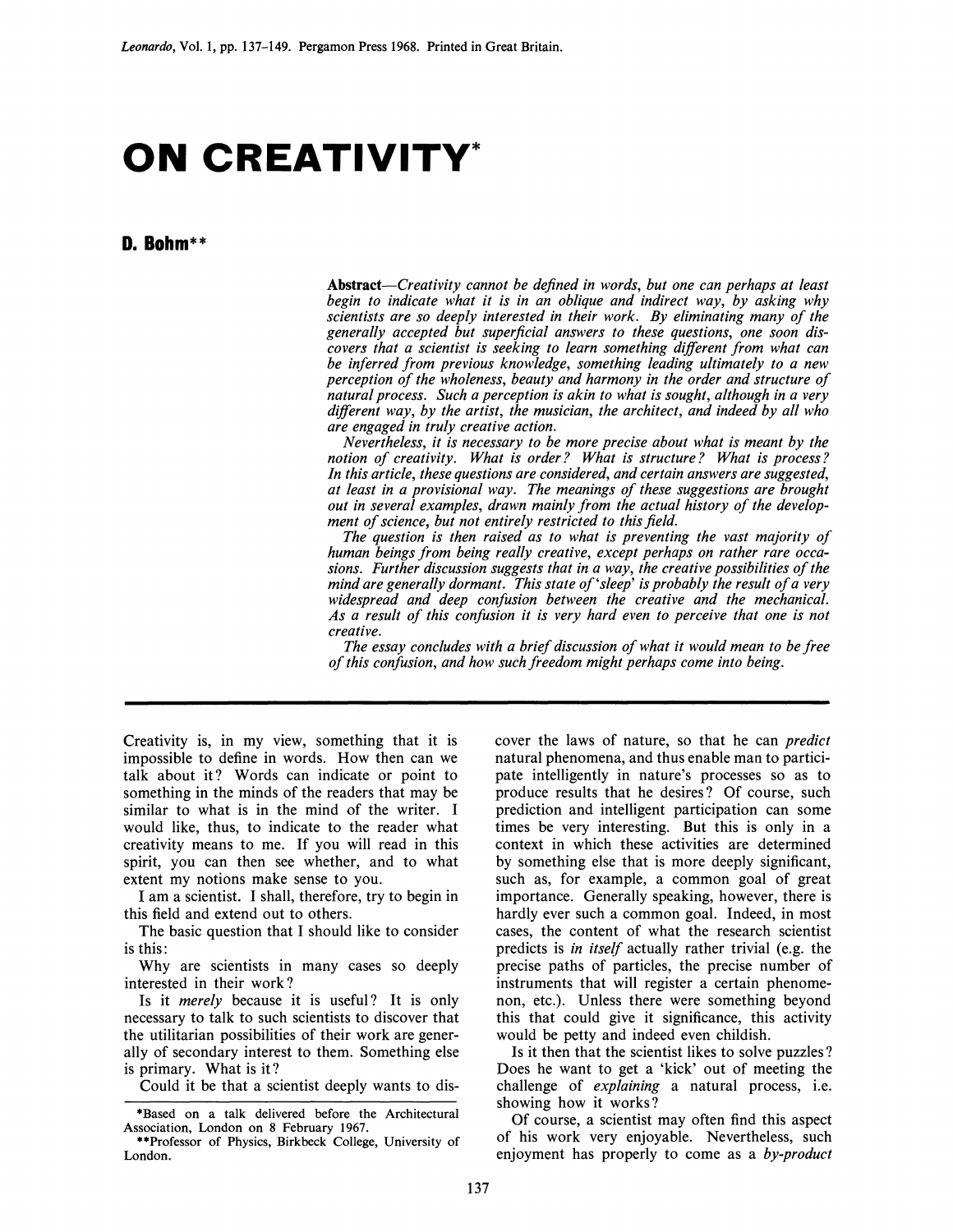of something else that goes much deeper than this. Indeed, if a scientist worked *mainly* in order to get hold of such pleasures and continue them as long as possible, his activity would not only be rather meaningless and trivial, but also contrary to what is needed for carrying out his research effectively. For the recognition that one's ideas are false or on the wrong track (which is often crucial for making real progress) generally gives rise to extremely unpleasant feelings of disappointment and failure; and to avoid these, the scientist whose first aim was pleasure would tend to overlook weak points in his work (as indeed does unfortunately tend to happen with surprising frequency).

It seems then that the answer to the question of why the scientists are so deeply interested in their work is not to be found on such a superficial level. Scientists are seeking something that is much more significant to them than pleasure. One aspect of what this something might be can be indicated by noting that the search is ultimately aimed at the discovery of something *new* that had previously been *unknown.* But of course, it is not merely the novel *experience* of working on something different and out of the ordinary that the scientist wants. (This would indeed by little more than another kind of 'kick'). Rather, what he is really seeking is to learn something new that has a certain fundamental kind of significance: i.e. a hitherto unknown lawfulness in the order of nature, which exhibits *unity* in a *broad range* of phenomena. Thus, he wishes to find in the reality in which he lives a certain oneness and totality, or wholeness, constituting a kind of *harmony* that is felt to be beautiful.

In this respect, the scientist is perhaps not basically different from the artist, the architect, the musical composer, etc., who all want to *create*  this sort of thing in their work.

To be sure, the scientist emphasizes the aspect of *discovering* oneness and totality in nature. For this reason, the fact that his work can also be creative is often overlooked. But in order to discover oneness and totality, the scientist has to create the new overall structures of ideas, which are needed to express the harmony and beauty that can be found in nature. Likewise, he has to create the sensitive instruments, which aid perception and thus make possible both the testing of new ideas for their truth or falsity, and the disclosure of new and unexpected kinds of facts.

So now, we have seen that the artist, the musical composer, the architect, the scientist, etc., all feel a fundamental need to discover and create something new that is whole and total, harmonious and beautiful. Few ever get a chance to try to do this, and even fewer actually manage to do it. Yet, deep down, it is probably what very large numbers of people in all walks of life are seeking, when they attempt to escape the daily humdrum routine, by engaging in every kind of entertainment, excitement, stimulation, change of occupation, etc. etc., through which they ineffectually try

to compensate for the unsatisfying narrowness and mechanicalness of their lives.

Is creativity then something that is appropriate only to a few people of special talents, who rise to a level that is commonly called 'genius'? Clearly, it is not *all* a matter of special talent. For there are a tremendous number of highly talented people who remain mediocre. Thus, there must have been a considerable body of scientists who were better at mathematics and knew more physics than Einstein did. The difference was that Einstein had a certain quality of *originality.* 

But what is this quality of originality? It is very hard to define or specify. Indeed, to define originality would in itself be a contradiction, since whatever action can be defined in this way must evidently henceforth be unoriginal. Perhaps then, it will be best to hint at it obliquely and by indirection, rather than to try to assert positively what it is.

One prerequisite for originality is clearly that a person shall not be inclined to impose his preconceptions on the fact as he sees it. Rather, he must be able to *learn something new,* even if this means that ideas and notions that are comfortable or dear to him may be overturned.

But the ability to learn in this way is a principle common to the whole of humanity. Thus, it is well known that a child learns to walk, to talk, and to know his way around the world just by *trying out something* and *seeing what happens,* then modifying what he does (or thinks) in accordance with what has actually happened. In this way, he spends his first few years in a wonderfully creative way, discovering all sorts of things that are new to him, and this leads people to look back on childhood as a kind of lost paradise. As the child grows older, however, learning takes on a narrower meaning. In school, he learns by repetition to accumulate knowledge, so as to please the teacher and pass examinations. At work, he learns in a similar way, so as to make a living, or for some other utilitarian purpose, and not mainly for the love of the action of learning itself. So his ability to see something new and original gradually dies away. And without it, there is evidently no ground from which anything really creative can grow.

It is impossible to over emphasize the significance of this kind of learning in every phase of life, and the importance of giving the action of learning itself top priority, ahead of the specific content of what is to be learned. For the action of learning is the essence of real perception, in the sense that without it, a person is unable to see, in any new situation, what is a fact and what is not.

Of course, there is a routine and mechanical kind of perception that we can carry out habitually, in dealing with what is familiar. This is generally what we tend to do. (e.g. Few people ever note more than a small number of habitually determined salient features of their friends, of the places in which they live, etc.) But real perception that is capable of seeing something new and unfamiliar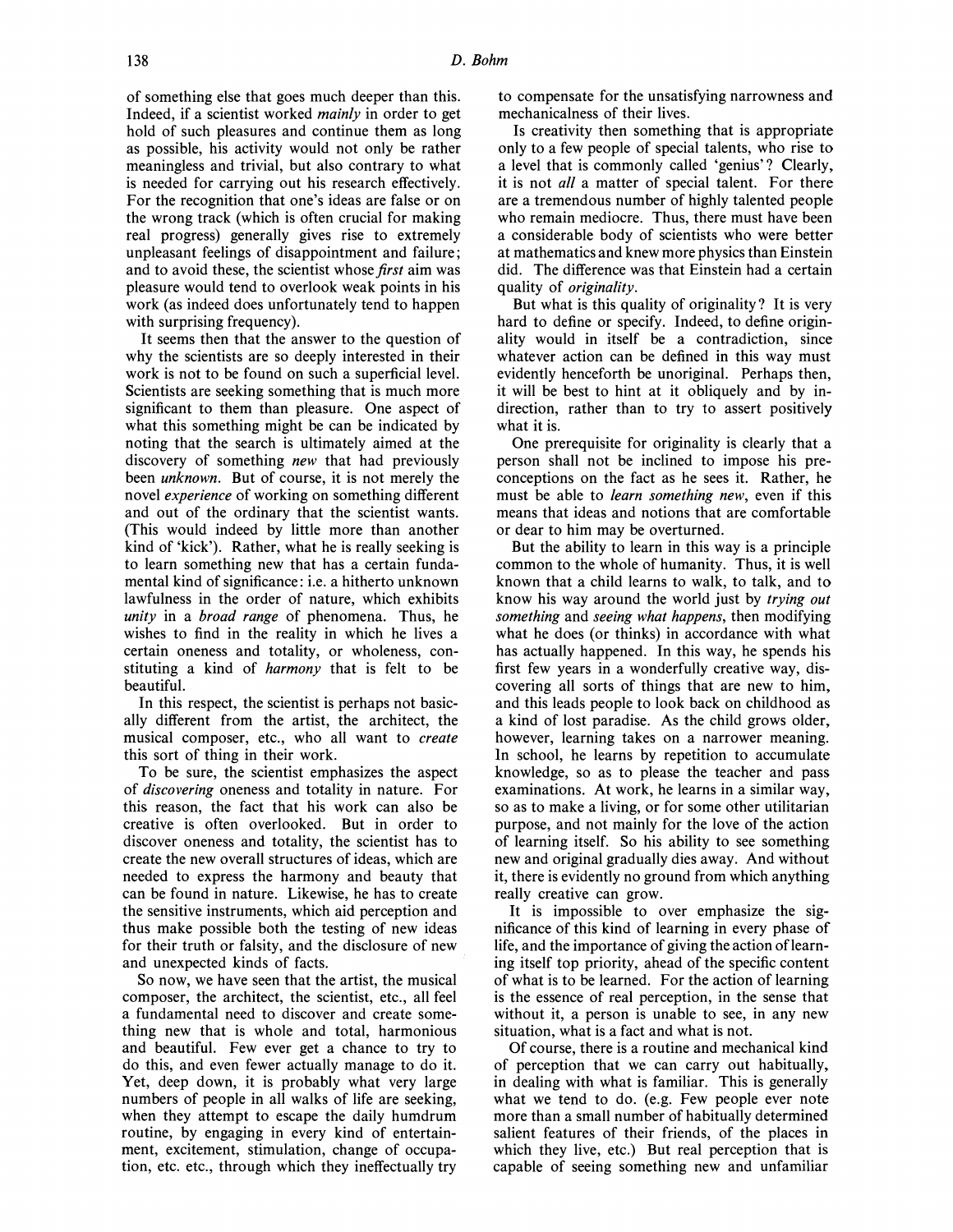requires that one be attentive, alert, aware and sensitive. In this frame of mind, one *does*something (e.g. perhaps only to move the body or handle an object), and then one notes the difference between what actually happens and what is inferred from previous knowledge. From this difference, one is led to a new perception or a new idea, that accounts for the difference. And this process can go on indefinitely without beginning or end, in any field whatsoever.

One thing that prevents us from thus giving primary emphasis to the perception of what is new and different is that we are afraid to make *mistakes.*  From early childhood, one is taught to maintain the image of 'Self' or 'Ego' as essentially perfect. Each mistake seems to reveal that one is an inferior sort of being, who will therefore, in some way, not be fully 'accepted' by others. This is very unfortunate. For as has been seen, all learning involves trying something and seeing what happens. If one will not try anything until he is assured that he will not make a mistake in whatever he does. he will never be able to learn anything new at all. And this is more or less the state in which most people are. Such a fear of making a mistake is added to one's habits of mechanical perception in terms of preconceived ideas and learning only for specifie utilitarian purposes. All of these combine to make a person who cannot perceive what is new and who is therefore mediocre rather than original.

Evidently, then, the ability to learn something new is based on the general state of mind of a human being. It does not depend on special talents, nor does it operate only in special fields, such as science, art, music or architecture. But when it does operate, there is an undivided and total interest in what one is doing. Recall, for example, the kind of interest that a young child shows when he is learning to walk. If you watch him, you will see that he is putting his whole being into it. Only this kind of whole-hearted interest will give the mind the energy needed to see what is new and different, especially when the latter seems to threaten what is familiar, precious, secure, or otherwise dear to us.

It is clear that all the great scientists and artists had such a feeling for their work. But no matter what his occupation may be, anyone can, in principle, approach life in this way. Here, I am reminded of Anne Sullivan, who was the teacher of Helen Keller. When she came to teach this child, who was blind and deaf from an early age (and therefore unable to speak as well), she knew that she would have to treat her with complete love. However, on first seeing her 'pupil', she met a 'wild animal', who apparently could not be approached in any way at all. If she had seen only according to her preconceptions she would have given up immediately. But she worked with the child as best she could, with all the energies at her disposal, remaining extremely sensitively observant, 'feeling out' the unknown mind of the child, and eventually *learning* how to communicate with her.

The key step here was to teach the child to form a *concept* (which she had never learned, because she had not been able to communicate with other people to any significant extent). This was done by causing her to come in contact with water in a wide variety of different forms and contexts, each time scratching the word 'water' on the palm of her hand. For a long time, the child did not grasp what it was all about. But suddenly she realized that all these different experiences referred to one substance in its many aspects, which was symbolized by the word 'water' scratched in her palm. This initiated a fantastic revolution in the whole of her mind, the depth and scope of which we find it hard to appreciate, without having experienced directly what it means to live without conceptual abstractions. As a result, where there had been a child without the ability to communicate or even to think, there was now a more or less normal human being. Thus, the discoveries of Anne Sullivan were extraordinarily creative, not only in helping transform the life of Helen Keller, but later, also of a large number of other people in similar situations.

This example is especially worth considering, because it shows by contrast how unperceptive and uncreative most parents and teachers are. Very few indeed have the love for children which makes them observant and sensitive to the *actual fact* of how children are in reality *diferent* from what people expect them to be, and of how an understanding of this difference might well be the key to a transformation as remarkable as that initiated by Anne Sullivan in Helen Keller. Therefore, they miss the opportunity to be creative and original.

Such an opportunity arises in many fields which may at first show little promise, especially because (at least at first) society is not in the habit of *recognizing* them to be potentially creative. Indeed, real originality and creativity implies that one does not work *only* in fields that are recognized in this way, but that one is ready in each case to inquire for oneself as to whether there is or is not a fundamentally significant difference between the actual fact and one's preconceived notions that opens up the possibility for creative and original work.

Having seen that creativity of *some* kind may be possible in almost any conceivable field and that it is always founded on the sensitive perception of what is new and different from what is inferred from previous knowledge, we shall now go on to inquire in more detail into what it actually is. In other words, what does a person do, when he is being original and creative, that distinguishes him from one who is only mediocre?

We can begin to see the meaning of the question by asking first: 'What is characteristic of the *results* of creative action; i.e. the scientific theory, the work of art, the building, the child who has been rightly brought up and educated, etc.?' Here, we must distinguish between an occasional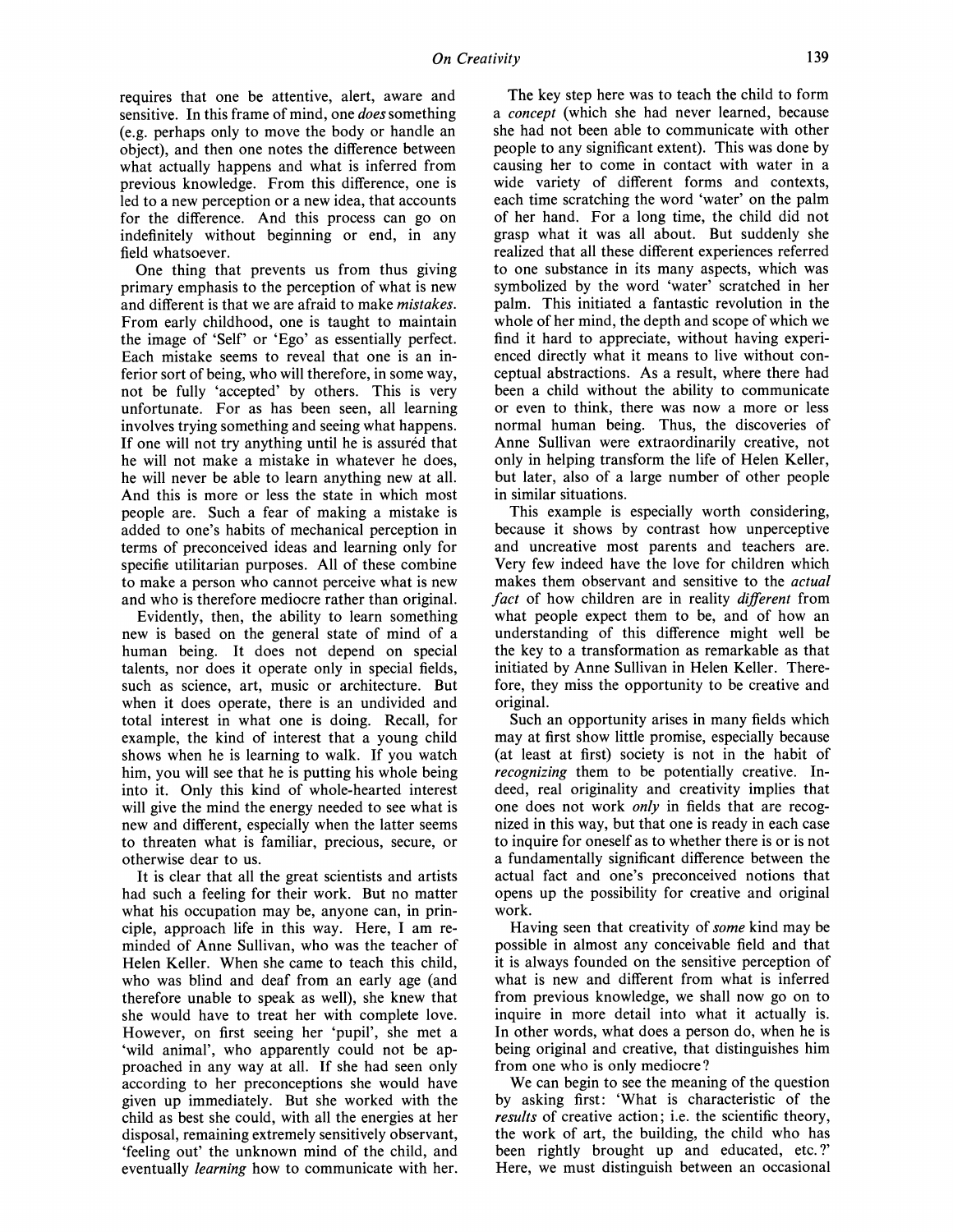act of penetrating insight and the discovery of something new that is really creative. In the latter, I suggest that there is the perception of a *new basic order* that is potentially significant in a broad and rich field. This new order leads eventually to the creation of new structures having the qualities of harmony and totality, and therefore the feeling of beauty.

To understand what this means, however, we must first go into what is signified by the terms 'order', 'structure', 'harmony' and 'totality'. Let us begin with order. Now, it is commonly believed that terms like 'order' and 'disorder' refer *only*  to subjective judgments, which are completely dependent on the particular tastes, prejudices and opinions of different people. I wish to suggest here that order is not a purely subjective quality, and that on the contrary, judgments concerning it can have just as objective a basis as those concerning, for example, distance, time, mass, or anything else of this nature. For, as I shall try to explain presently in more detail, such judgments are based on the perceptual discrimination of *similar diferences* and *different similarities,* which can be defined and communicated just as well as can be done with other qualities that are commonly recognized to be capable of an objective description.

Consider, for example, a geometrical curve, which is, in a certain way, evidently an *ordered*  set of points. To express this order in a precisely communicable and perceptually testable way, we can regard the curve approximately as a set of lines of equal length. The lines are thus *similar*  in their lengths, but generally *diferent* in their orientations. But the existence of a regular curve (rather than an arbitrary array of points) evidently depends on the *similarity of the diferences.* These are, of course, immediately noted by the eye, even though our common language is generally too crude and impoverished to allow us to communicate exactly what it is that the eye has seen.

It is just because people find that they cannot communicate their very often genuine perceptions regarding the quality of order that they are inclined to assume that these perceptions are purely private and subjective. Clearly, it is necessary to avoid such a tendency to fall into confusion, by developing a language that can describe the quality of order properly. As a first step toward doing this, let us begin by considering a few simple examples of orders of curves.

Now, the simplest curve is a straight line. Here the succesive segments differ only in position, and are similar in direction. Then comes the circle. Successive segments also differ in direction. But the angles between them are the same, so that the differences are similar. However, the *similarities*  defining the circle are *different* from those defining the straight line. This, in fact, is the essential *difference* between the two curves. The next curve is a spiral. This is obtained when successive pairs of segments differ in that they define different planes, so that the curve turns into the third dimension. The similarity of these differences leads to a regular spiral.

Evidently, it is possible to go on to higher order differences, whose similarities generate a series of *ordered* curves of ever greater complexity. Here, it is important to note that the 'complexity' of a curve is in fact an objectively definable property of its order. Thus, a straight line is determined by its first step, so that it is a curve of first order. A circle is a curve of second order, determined by its first two steps, while a spiral is a curve of third order, determined by its first three steps. One can imagine curves requiring more and more steps to define them. Eventually, one would come to curves requiring an unlimited number of steps, which would be called 'curves of infinite order'. The extremely complicated paths traced by atomic particles in 'chaotic' movement in a gas, or by small smoke particles in Brownian motion, would be examples of curves of infinite order.

Now, it is commonly stated that particles of the kind described above are moving in a state called 'disorder'. In my view, there is no such thing as 'disorder', if this term is meant to indicate a *total absence of order of any kind whatsoever.* For whenever anything happens, it evidently occurs in *some* kind of order, which can in principle be described in suitable terms. Thus, the order of planetary motion is evidently a simple one that is determined in effect by the first step (and by the forces experienced by the planet in its motion). On the other hand, the order of Brownian motion is as has been seen, an infinite one, in the sense that it could be described only in terms of an unlimited set of similar differences. However, such a movement has certain statistical regularities or symmetries which do not depend significantly on the precise details of the path of its orbital curve. For example, in the long run and on the average, the particle spends nearly the same time in any unit volume of the space that is accessible to it. And if there are many such particles, they are almost always distributed nearly uniformly in the container, at any given moment. Clearly, these features of the infinite order of Brownian movement are just as factual, communicable, and testable as are the features of the order in which an object falls to the ground or a planet moves through space. None of them is only a result of purely subjective judgments, as to what would constitute 'order' or 'disorder'.

Indeed, as has been seen, what is commonly called 'disorder' is merely an inappropriate name for what is actually a certain rather complex kind of order that it is difficult to describe in full detail. Our real task can, therefore, never be to judge whether something is ordered or disordered, because *everything* is ordered, and because disorder, in the sense of the absence of every conceivable kind of order, is an impossibility. Rather, what one really has to do is *to observe and describe the kind of order that each thing actually has.* The term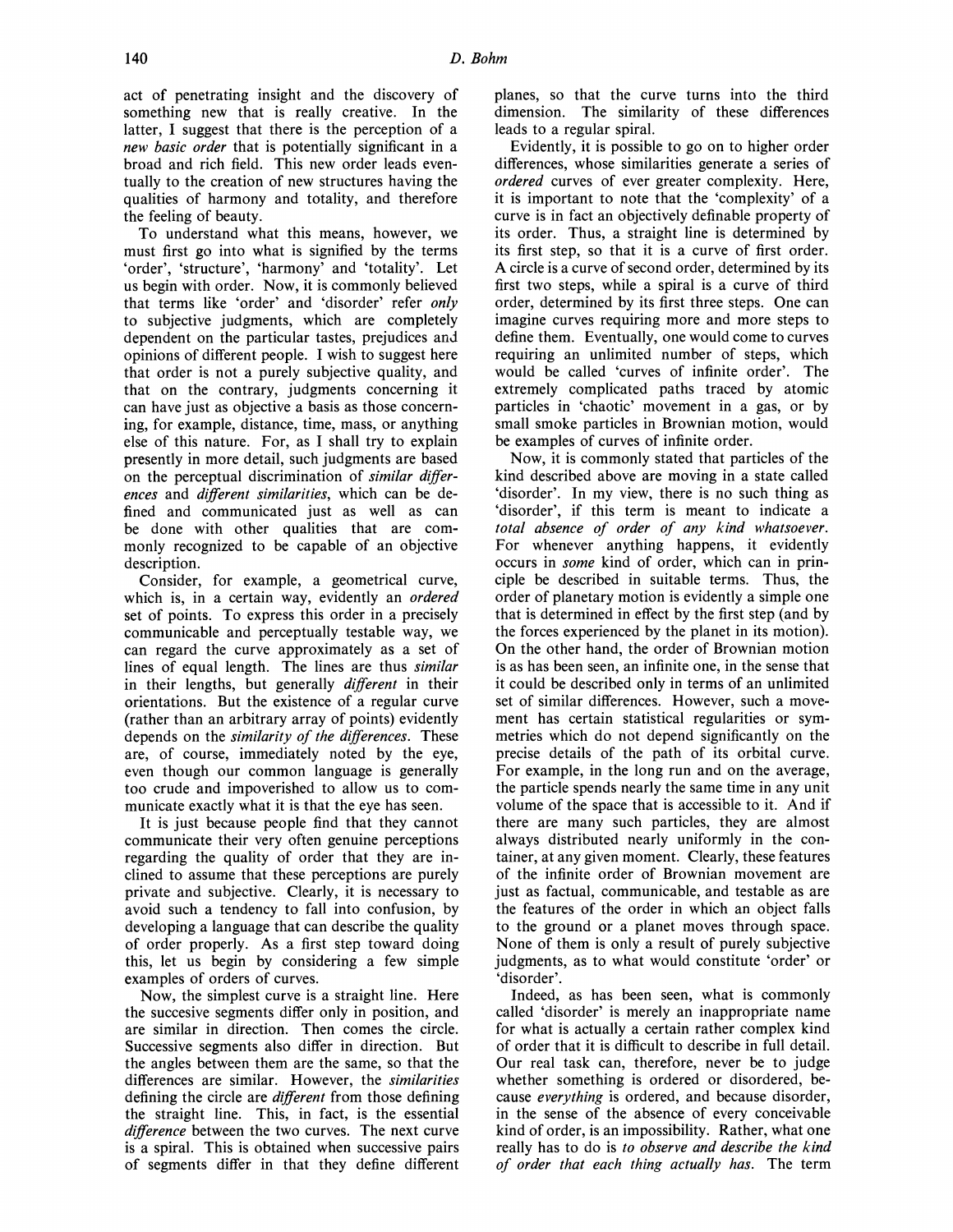'disorder' thus serves no useful purpose anywhere and is in fact always a source of confusion. What is needed to remove this confusion is to use instead a language expressed in terms of similar differences, and different similarities, which enables us in principle to describe the actual order of each thing, whatever it may be (just as a language expressed in terms of units of length enables us to describe the actual distances of things from each other).

Let us now go on to discuss the meaning of the term 'structure'. I wish to suggest that structure is in essence a hierarchy of orders, on many levels. Consider, for example, a house. The basically similar elements are the bricks. But these *differ* in position and orientation. When these are *ordered* in a certain array of similar differences, they make a wall. But now, the wall is an element of a *higher order.* For the different walls, arranged with suitable similarities in place and orientation make the rooms. Likewise, the rooms are ordered to make the house, the houses to make the street, the streets to make the city etc. etc.

The principle of structure as a hierarchy of orders is evidently universal. Thus, the electrons and nuclear particles ordered in a certain way make the atoms. These latter are ordered in various ways to make matter at the microscopic level, whether liquid, solid, or gaseous, crystalline or non-crystalline, etc. etc. This principle goes on up to the planets, the stars, the galaxies, galaxies of galaxies, etc., continuing to be valid as far as man has been able to probe with his scientific instruments. Similarly, protein molecules ordered in a certain way make the living cell. Cells ordered in a certain way make the organs. These are ordered to make the organisms, which in turn are ordered to make the society of organisms, until we cover the whole sphere of life on Earth (and perhaps ultimately extending to other planets).

It seems clear from the above that the evolutionary process of nature (which includes the development of man and his intelligent perceptions) is at least potentially of an infinite order, in the sense that it is not *fully* determined by any of its partial orders. In this respect, it is similar to the random curve of Brownian motion. However, it differs from Brownian motion in that it does not tend to approach a state of complete statistical regularity or symmetry. Rather, as has been seen, each order can become the basis of a new higher order, to form a continually evolving hierarchy, leading to new structures that are generally able to order those of a simpler nature (e.g. as the nervous system orders the mechanical movements of the muscle cells). Thus, it can be seen that nature is a *creative process,* in which not merely new structures, but also new *orders of structure* are always emerging (though the process takes a very long time, by our standards).

The basic principle in the development of all structure (whether natural or man-made) is clearly that each kind of order has only an *approximate*  and *limited* kind of symmetry. The regular array of breaks or changes in the symmetry of one order are the basis of another level of order, and so on to higher levels. The universal validity of this principle implies, of course, not merely the possibility of the unending growth of a hierarchy of harmonious orders leading to the evolution of ever more encompassing and unified totalities. It can also lead to the possibility of *conflict* and *clash*  between different orders, that will produce, not harmonious and unified totalities, but rather, a process of destruction and decay of the partial orders.

As happens with the notion of order itself, there is a widespread belief that the distinction between conflict and harmony is a purely private and subjective kind of judgment. One can see, however, that it is not *entirely* subjective, if one notes that conflict is a movement in which the orders of the various parts do not work together in a coherent way, such that each partial order is compatible with all the others, and indeed, in many cases, even necessary for their existence.

A very elementary example of conflict or clash can be seen as an intersection of roads. Normally, the function of a traffic signal is to help keep the orders of traffic in the two roads harmoniously co-ordinated. When the signal is not operating properly, then the co-ordination is gone, and the cars will collide at the intersection, destroying both themselves and their drivers. Or to take a more subtle example, consider the function of the digestive organs which, when a person is ill, will fail to follow the normal and proper order of operation needed for the health of the organism as a whole. Or else, one can think of a cancer, whose order of growth without limit is evidently such as to clash with the processes of the body. In all these cases, what we have to deal with is, of course, not disorder or the absence of order, but rather, it is *well dejined order that is functionally wrong,* in the sense that it does not lead to a harmonious totality, but rather to clash and conflict of the many partial orders.

Having seen that the perception of harmony and totality need not be a purely private kind of judgment, one can now understand in a new light the fact that the really great scientists have, without exception, all seen in the structural process of nature a vast harmony of order of indescribable beauty. It seems likely that this perception was at least as valid as were those leading to precisely defined theories and formulae, permitting the exact computation of some of the detailed characteristics of the properties of matter. Indeed, every great scientific theory was in reality founded on such a perception of some very general and fundamental feature of the harmony of nature's order. Such perceptions, when expressed systematically and formally, are called 'laws of nature'.

To express some fundamental feature of the order of natural process in terms of a universal law is, however, actually to assert what are the basic *differences* that are relevant for the whole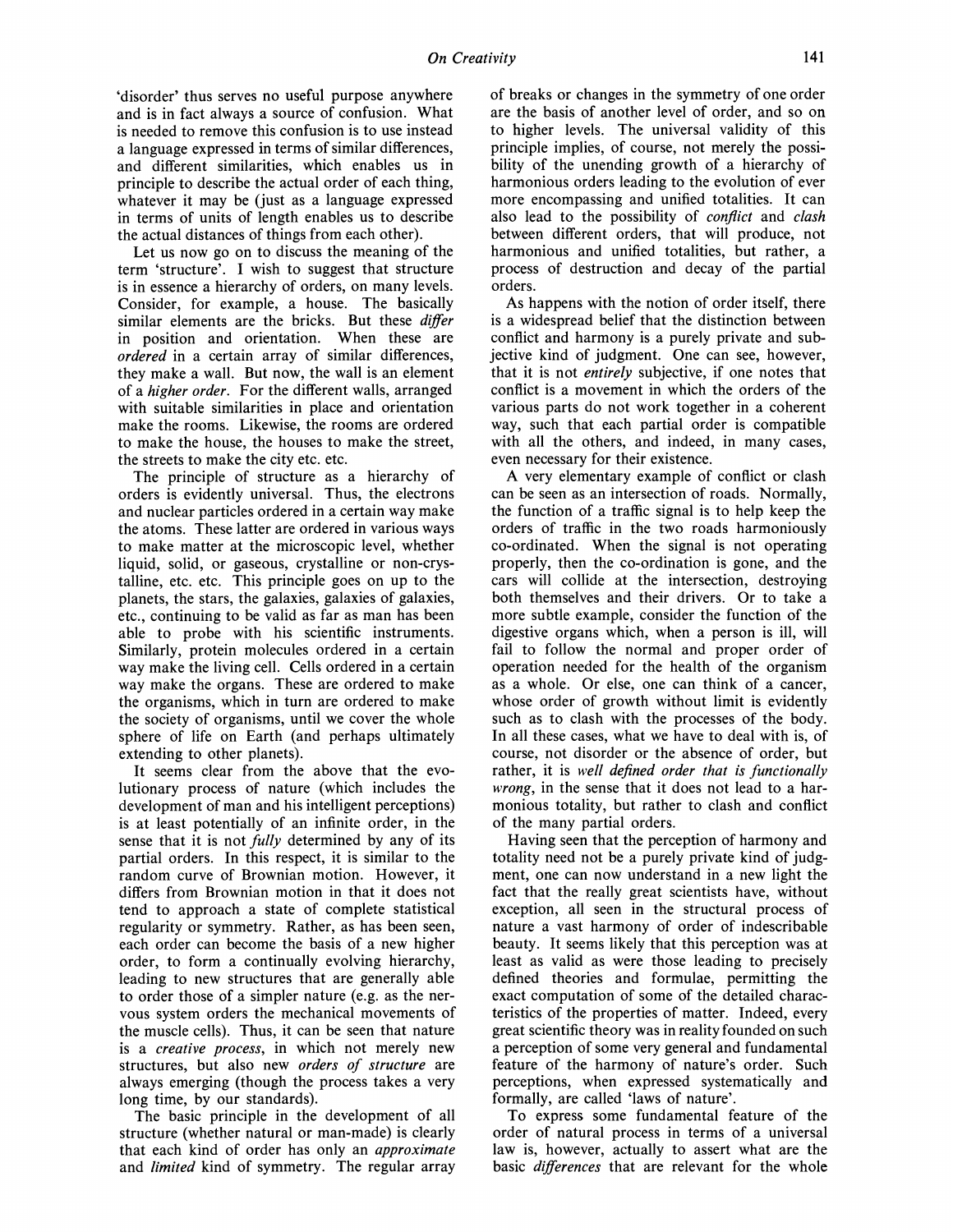of this process, and what are the corresponding similarities in these differences. Thus, Newton assumed that generally speaking, the relevant differences were in the positions and velocities of material bodies at successive moments of time. In empty space, the distances covered by such bodies in similar intervals of time were assumed to be similar in magnitude and direction, thus leading to motion in a straight line at a constant speed (which is of course the well known law of inertia). In the presence of matter, it was assumed that these successive distances and their directions were different. However, their **diferences** (which define the acceleration) were assumed to be universally similar, in the sense that similar forces would always and everywhere produce similar accelerations. When expressed in precise mathematical terms, these assumptions led to Newton's laws of motion.

A part of Newton's ideas was that the fundamental differences in position were to be thought of as being in an absolute space and taking place in an absolute time. That is to say, he supposed that space and time differences were universally similar, in such a way that different observers would all agree on what was the same interval of time and the same distance in space. Einstein's really creative insight was to see that the facts available to him (which were such as to put physical theory into a considerable state of confusion) could be clearly understood, if we supposed that observers going at different speeds are actually attributing the property of simultaneity and of being at the same distance to **diferent** sets of events. However, he also saw that observers having similar differences of velocity would have similar differences in their ways of choosing the sets of events to which the properties of simultaneity and of being at the same distance were attributed. When expressed in precise mathematical terms, this led to the well known Lorentz-transformation laws, which were at the foundations of the mathematical theory of relativity.

So, it is clear that Einstein's basic step was to perceive a new set of essential differences, from which there arose a new relationship of similarity, and thus a **new order** of **space and time.** Since space and time are fundamental to all our conceptions, this new order had to have a broad and deep significance. In terms of this new order, it became natural to ask new kinds of questions in the investigation of physical phenomena, and scientists were thus led to entirely new notions concerning the general properties of matter (which included, for example, the discovery of the equivalence of mass and energy that had such a revolutionary significance).

If one reflects on this situation, however, one will understand that Newton also perceived a new basic difference, and thus creatively initiated a new order in physics. To see this, let us go back to the ancient Greeks, who regarded the key or essential difference as being between the imperfection and corruption

of Earthly matter and the perfection and purity of Heavenly matter (and who thus generalized the moral notion of the difference between imperfection and perfection as the fundamental one, relevant for the whole of existence). The complicated movements of Earthly matter were taken as revealing its imperfect nature. On the other hand, Heavenly matter should express the perfection of its nature by moving in a circle, which was considered to be the most perfect of geometrical figures.

If observation had disclosed that Heavenly bodies do, in fact, move in perfect circles, this would have been a tremendous discovery, tending strongly to confirm the notion that a key difference in the universe is between the perfection of Heavenly matter and the imperfection of Earthly matter. But when observations did not disclose this, astronomers began to accommodate the difference between fact and theory by fitting the fact to a set of circles within circles as epicycles. If a few epicycles had been enough, this too would have been a significant discovery. But when the number of epicycles began to increase greatly, one should have begun to suspect that the distinction between Heavenly matter and Earthly matter was not a fundamental one. But for various reasons (religious, political, psychological, etc.) this notion was not seriously entertained for a long time. Instead, there arose a tendency to focus on the utilitarian aspects of the theory of epicycles (e.g. they were useful for astrological and navigational purposes).

Although it would be wrong to discount the value of such useful computations altogether, one must nevertheless be struck by the contrast between the deep, fundamental and all embracing questions raised by the ancient Greeks, and the subsequent emphasis on relatively narrower, petty and limited purposes. Thus, for a long time, scientists lost much of their earlier impetus toward originality and creativity, and tended instead toward the attitude of wishing mainly to accumulate potentially useful knowledge, within an essentially fixed framework of concepts.

As a matter of fact, before the accumulation of such knowledge could begin to realize even its potential utilitarian value, it was necessary that a new spirit should arise, which questioned the assumption of a fundamental difference between Heavenly and Earthly matter. In the work of Galileo and Newton, it was perceived that a much more relevant set of differences are, as has already been indicated, in the successive states of movement of each particle of matter. And in Einstein's theory, further fundamental differences were assumed to be in the set of times and places that are to be taken as simultaneous and equidistant. Quantum theory brought in other fundamental differences, into which we have no space to go here.

It seems clear that the creative development of science depends quite generally on the perception of the irrelevance of an already known set of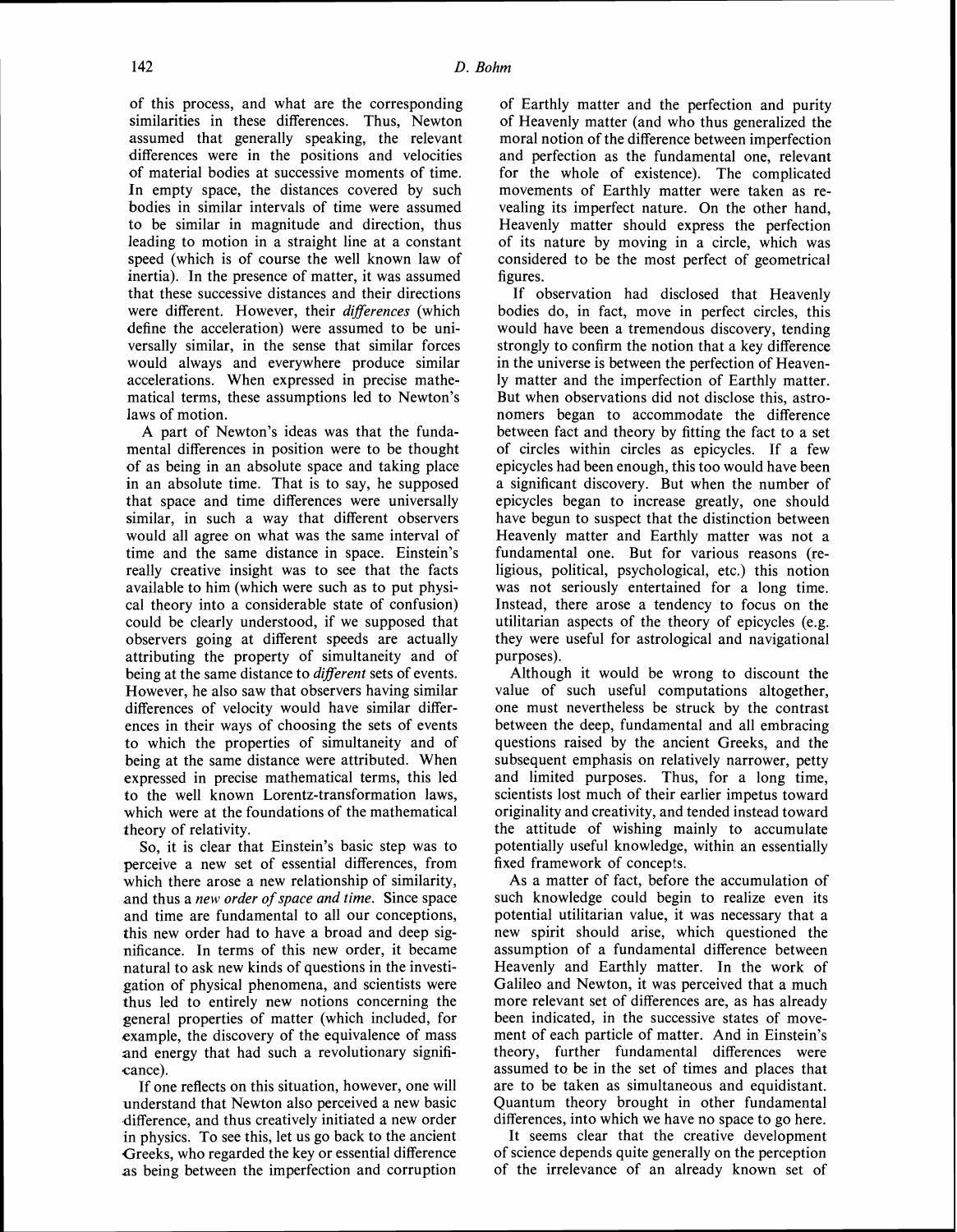fundamental differences and similarities. Psychologically speaking, this is the hardest step of all. But once it has taken place, it frees the mind to be attentive, alert, aware and sensitive, so that it can discover a new order and thus create new structures of ideas and concepts.

The relationship of a creative scientist to the results of the creative work of earlier scientists is of crucial significance here. Evidently, such a scientist cannot be similar to Einstein in the quality of creativity if he merely applies what Einstein did to new problems, or even varies, extends and develops it so that it reveals its full implications in synthetic combinations with other theories that are already known. Nor of course would such a scientist be creative merely by reacting against Einstein's work or by ignoring it altogether. Rather, what is called for is that he *learn* from Einstein in the sense that he not only understands what the latter did, but also perceives the differences between the insights of Einstein and those that are now developing in his own mind as he works on the subject (which will evidently be different from Einstein's not only because he has new knowledge, experimental and theoretical, but also for countless other reasons of a nature that it is difficult or impossible to specify in detail). It is the feeling out of such differences that will indicate the new similarities that are appropriate to his own situation. These new similarities will eventually lead to a different set of laws of nature, which should, however, contain what was correct in Einstein's laws as special limiting cases and approximations.

Thus, a creative new perception leads, as it were, to a new order in the hierarchy of our understanding of the laws of nature, which neither imitates the older orders nor denies their validity altogether. Indeed, it serves, as it were, to help to put our knowledge of the older laws into a more appropriate order, while at the same time it extends the frontiers of knowledge in quite new ways. But generally speaking, there is no reason to expect that any given set of natural laws will have an unlimited domain of validity. Rather, when any laws are applied beyond their proper domain, it will almost certainly be found that the corresponding fundamental differences defining nature's order in this domain, eventually cease to be similar. Indeed, the *diferences will now be diferent.*  This leads in turn to new similarities and thus to the perception of new orders and the creation of new structures. So, in a way, the order and structure of our knowledge of natural law is always evolving, by a principle similar in certain ways to that of the order and structure of nature; i.e. by similar differences, leading to different similarities, in an ever growing hierarchy of orders, that forms, as it were, a living body of natural law.

It is not merely in science that perception of relevant differences is the basic step. Actually, all perception begins with the perception of such differences. This is because the nerves accommodate

to a signal that remains similar to what it was, until they produce little or no response. Then a difference suddenly stands out very sharply in awareness.

Consider, for example, what happens when one drops a coin on a highly patterned carpet. It is usually almost impossible to see it. But when one sees a glint of metal, the coin suddenly stands out, and is clearly visible. What one actually perceived was the *difference* between the previous state of the carpet and the state with the *glint* in it. This caused one to recollect *similar diferences* in past experiences, when metal objects caused such glints to appear against a non-metallic background. Thus, one can now easily see the coin, because the whole pattern of differences between it and the carpet fits into an already known pattern of similar differences.

A great deal of our perception is necessarily of this character, which is relatively mechanical, in the sense that the order, pattern and structure of what is perceived come from the record of past experiences and thinking. To be sure, this record is varied, adapted and adjusted so as to accommodate the presently perceived fact. But basically, it is not new.

A somewhat higher level of perception occurs when one thinks of a past order and structure that is not commonly associated with the observed set of differences. For example, one may see that the differences in some observed field of phenomena are similar to those in some rather different and, at first sight, apparently unrelated field of phenomena. So one is led to apply known kinds of ideas in new contexts. One of the most famous examples of such perception is that of Archimedes, who suddenly understood that the differences in volumes of different bodies is always similar to the differences in the amount of water that they displaced. That is to say, the order of volumes of objects was seen to be similar to the order of the volumes of water displaced by them. Therefore, by measuring the amount of displaced water, one could distinguish the specific gravities of different bodies, even though their shapes were too complicated to allow their volumes to be calculated directly from their geometrical properties.

Such a penetrating insight may lead to important discoveries, and to new inventions of considerable practical importance. Yet, it is not creation. For in creation, one perceives a new fundamental set of similar differences, that constitutes a genuinely new order (and not merely a relationship between two or more orders that are already known). This new order leads hierarchically to a wide range of new kinds of structure. Generally speaking, an isolated penetrating insight connecting up one field with another falls far short of doing all this.

Perhaps the original and revolutionary nature of a genuinely creative perception can be illustrated very strikingly if one considers the experience of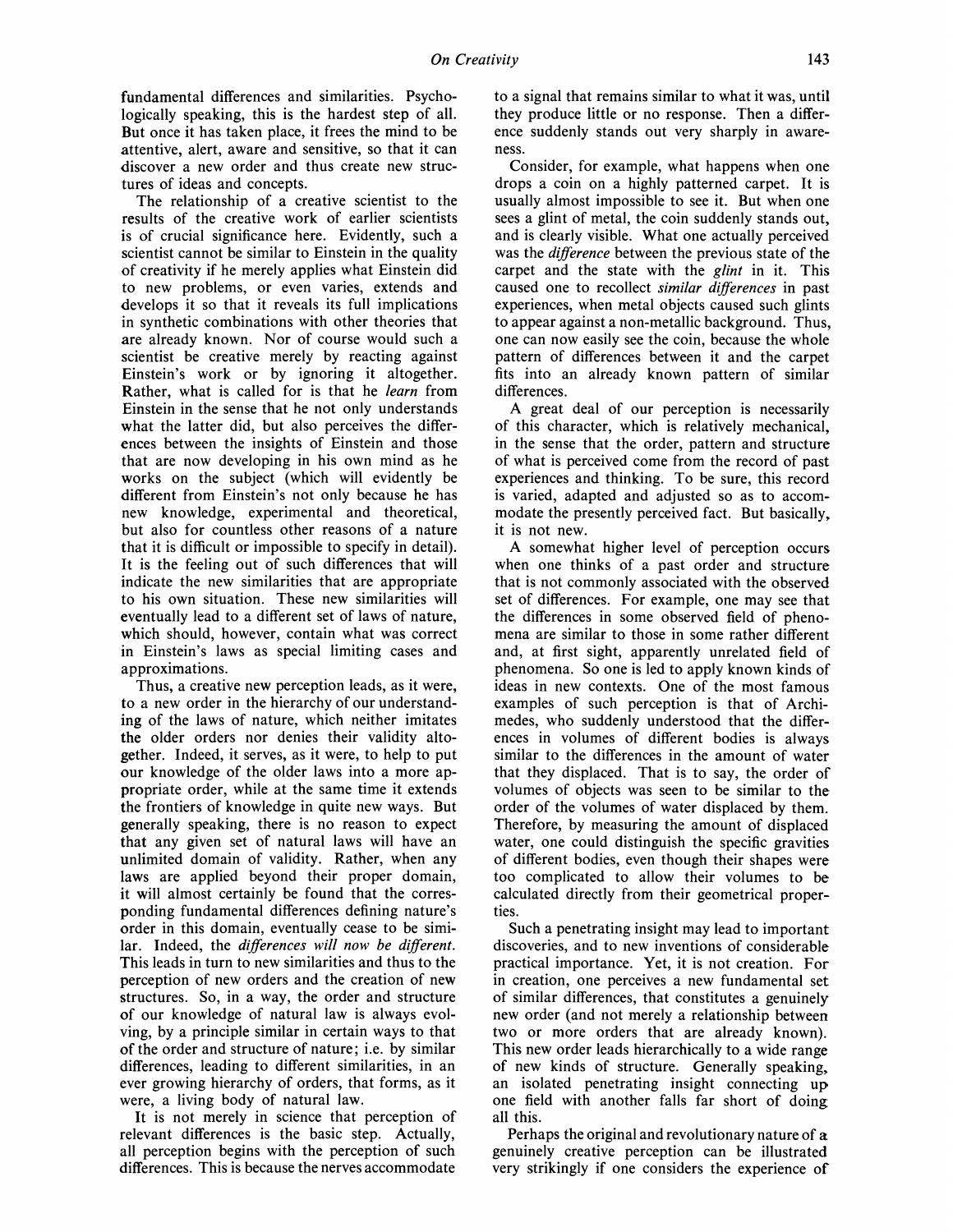Helen Keller, when she suddenly perceived the nature of conceptual abstractions. In the beginning, she had merely been aware of a series of differences; i.e. the difference between her usual state of mind and the state of being exposed to various aspects of what we know to be water (but which she, of course, did not know anything about). The clue of similar structure in the different sensations scratched on her hand on each occasion led her, at a certain point, to understand that all these differences were basically similar. This understanding was not merely a result of what she had known before, nor was it even merely the perception of a new relationship in orders that she had already encountered before. It was, in fact, the first perception of an entirely new order in the mind; i.e. the order of the concept. And when these concepts were in turn ordered in a hierarchy, this led to a new structure of the mind as a whole enabling her to communicate with others and to think for herself. Thus, not only was the teacher very creative, but in a way, the pupil underwent a transformation that was of an even higher order of creativity.

So to sum up, we may say that quite generally, in a creative act of perception, one first becomes aware (generally non-verbally) of a new set of relevant differences, and one begins to feel out or otherwise to note a new set of similarities, which do not come *merely* from past knowledge, either in the same field or in a different field. This leads to a new order, which then gives rise to a hierarchy of new orders, that constitutes a set of new kinds of structure. The whole process tends to form harmonious and unified totalities, felt to be beautiful, as well as capable of moving those who understand them in a profoundly stirring way.

Evidently, creation of this kind has been fairly rare. In the whole of human history, perhaps only a few people have achieved it. Most of the rest of human action has been relatively mediocre, though it is interlaced with flashes of penetrating insight that help to raise it above the level of mere humdrum routine. The reason is that creative work requires, above all, a creative state of mind. And generally speaking, what we learn as children, from parents, teachers, friends and society in general, is to have a conformative, imitative, mechanical state of mind, that does not present the disturbing danger of 'upsetting the apple cart'. And then, most of those who are not satisfied with such conformity fall into the trap of *rebelling against* **it,** by projecting an opposing or contrary set of ideals, and trying to conform to these. But evidently, such conformity is also not creative. For reasons that are hard to specify, a few people escape both these kinds of conditioning to mechanicalness in the operation of the mind. And of these few, a very small number indeed manage to escape the gigantic conflicts, internal and external, which may be initiated by the fear of upsetting the existing state of affairs, on which our security, our happiness, and even our lives, often seem to depend.

What then is the creative state of mind, which so few have been able to be in? As indicated earlier, it is first of all, one whose interest in what is being done is whole-hearted and total, like that of a young child. With this spirit, it is always open to learning what is new, to perceiving new differences and new similarities, leading to new orders and structures, rather than always tending to impose familiar orders and structures in the field of what is seen.

This kind of action of the creative state of mind is impossible, if one is limited by narrow and petty aims, such as security, furthering of personal ambition, glorification of the individual or the state, getting 'kicks' and other satisfying experiences out of one's work, etc. etc. Although such motives may permit occasional flashes of penetrating insight, they evidently tend to hold the mind a prisoner of its old and familiar structure of thought and perception. Indeed, merely to inquire into what is unknown must inevitably lead one into a situation in which all that is done may well constitute a threat to the successful achievement of those narrow and limited goals. (e.g. A genuinely new and untried step may either fail altogether or else even if it succeeds, it may lead to ideas that are not 'recognized' until after one is dead).

Besides, such aims are not compatible with the harmony, beauty, and totality that is characteristic of real creation. Architects will understand that the petty and limited motives of those who want to have buildings constructed has led to cities that are very hard to live in, because they are so full of the clashing orders of conflicting movements of traffic and the decaying orders of slum areas, as well as because their overall design and structure are at best mediocre, and at worst, positively ugly. Something similar is involved in all men's activities in science, art, education, or what have you.

This sort of thing is clearly inevitable. For when each man in each group acts in a particular and independently determined order, how can it be otherwise than that these orders will generally be in a state of clash and conflict? (Recall, for example, the clash of traffic at an intersection without a signal, or the destruction of an organism in which is growing a cancer, whose cells multiply without regard for the order of the organism as a whole). A similar order of chaotic clash and conflict is manifest, not only in our daily lives and in our general social organization, but also, in the relationships between nations, which is now such as to threaten all with annihilation.

Evidently, then, the mechanical and uncreative character of most human activity tends, at the very least, to lead to what may be called a 'general mess'. Perhaps in the past, it may have seemed reasonable to many to hope that the net result of these myriads of conflicting mechanical orders would lead in the long run to overall progress, with ever greater harmony and happiness. But more recently, the actual course of the development of society has been such as to make it very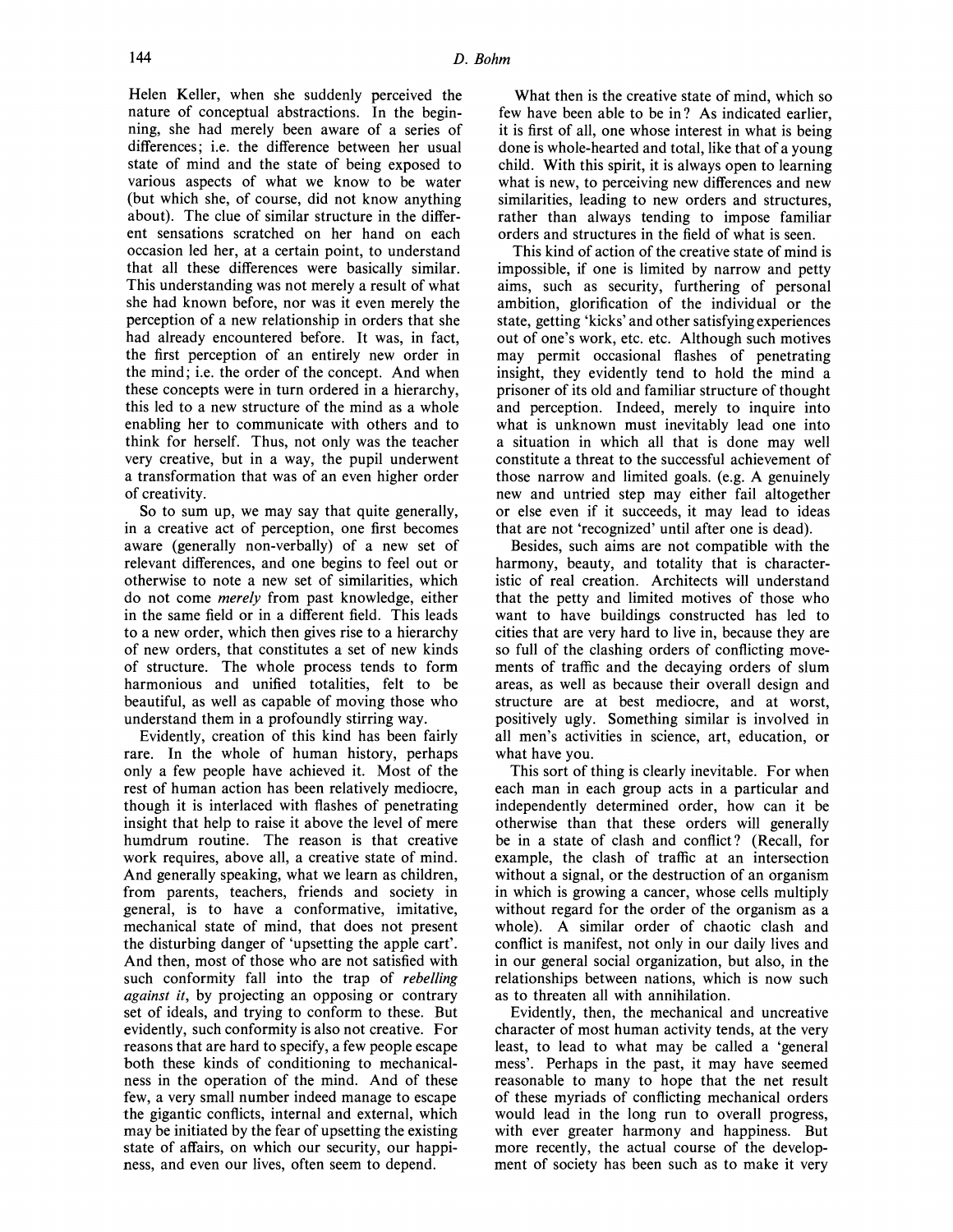difficult to believe that anything but ultimate destruction, physical and mental, is likely to emerge from the process, if it goes on indefinitely.

This 'general mess' is, however, not really an entirely new thing. The fact is that for a long time, many people have realized that the order of society is not a genuinely healthy one. Indeed, throughout the course of history, various individuals have, from time to time, tried to initiate a new and better order, by means of the violent imposition of certain preconceived ideas as to what would produce a creative state of social harmony. But events have generally proved that this never works as anticipated. The reason is that a preconceived idea of producing social harmony is in reality just as mechanical and arbitrary as is the chaotic state of conflicting orders which it aims to eliminate. This is, indeed, the basic defect of every form of violence-i.e. that it is necessarily and inevitably mechanical. For this reason, violence can only serve to replace earlier forms of clash and conflict by others, that are in many cases, even more dangerous and destructive than those that were present to begin with. The desire for power to enable one violently to impose his ideas on society is therefore based on a meaningless delusion.

What is really needed to create a genuinely new order in any field whatsoever (and not merely a mechancal continuation in modified form of the conflict of fragmentary orders) is the state of mind that is continually and unceasingly observant of the fact of the actual order of the medium in which one is working. Otherwise, one's efforts are foredoomed to failure, because the order of what is done will not correspond to the actual nature of things. And this will make conflict of *some* kind inevitable. Indeed, no really creative transformation can possibly be effected by human beings, either in nature or in society, unless they are in the creative state of mind that is generally sensitive to the differences that always exist between the observed fact and *any* preconceived ideas, however noble, beautiful, and magnificent they may seem to be.

We have seen that society is in a 'mess', which is the result of the conflict of arbitrary and fragmentary mechanical orders of relatively independently determined actions. Any effort to *impose* on overall order in this 'mess' will serve only to make it worse. What then is to be done? I would suggest that it is a wrong order of approach to try *first* to solve the social problem. Rather, the key is in the state of mind of the individual. For as long as the individual cannot really learn from what he does and sees, whenever such learning requires that he go outside the framework of his basic preconceptions, then his action will ultimately be directed by some idea that does not correspond to the fact as it is. Such action is worse than useless, and evidently cannot possibly give rise to a genuine solution of the problems of the individual and of society.

So fundamentally, the wrong order of human

action that is responsible for our basic difficulties is due to the fact that we tend to be mechanical when what is called for is creativity. Of course, there is a right place for mechanical orders of action. Thus, we must have a great many agreed conventions (such as driving on the same side of the road) which are essentially mechanical. Moreover, our machines must evidently function in a well defined order, or else they will break down. But when we try to apply a mechanical order to the functioning of the mind as a whole, then we are extending this order beyond its proper domain. For example, when parents are not content to tell a child how to *behave* (which is in general a reasonable thing to do), but tell him what sort of a person he *should be* (e.g. the exhortation *'Be*  a good boy!') then this implies the effort to impose a mechanical pattern very deeply in the whole order in which the mind operates. A similar effort is implied when the child is told *what he should think* (e.g. on the basis of authority, to adopt certain opinions as to what is 'right and proper') and *what he should feel* (e.g. love for his parents and hatred for the enemies of his country). Because the mind is not a mechanical thing, it cannot actually hold to such an order. Thus, the child who learns to be mechanically obedient cannot help harbouring feelings of aggression against those whom he is supposed always to love, while the child who learns to be mechanically aggressive and dominant cannot help feeling lonely and frightened when those whom he tries to dominate fail to love him.

If we recall the notions of order discussed earlier, we could perhaps say that like the processes of nature, those of the mind are basically of an infinite order that is always tending to evolve toward new orders, and thus to develop hierarchies constituting new kinds of structure. On the other hand, every mechanical order is limited in certain ways, so that it cannot respond adequately to what is new and creative. Thus, any effort to impose a mechanical order on the mind will lead, not to the expected result, but rather, to additional unforeseen reactions that *conjict with the order that one wishes to impose.* Mechanical ideas must, therefore, be restricted in their application to limited domains which can correctly be abstracted in some degree of approximation as mechanical. But more generally, whether one is dealing with the mind or with external nature in the broader aspects, one needs to be ready at any moment to learn something that may be basically new. And this is possible, only when the mind is original and creative, rather than mediocre and mechanical.

If one is at all sensitive and observant, he can actually perceive just how the mind goes into a wrong order of operation, when it tries to follow a mechanically imposed pattern, that involves the deeper things, such as what sort of a person one *is,* what one should think and feel, etc. Evidently, the mind is then in a state of contradiction, because one part of it thinks one *should* follow the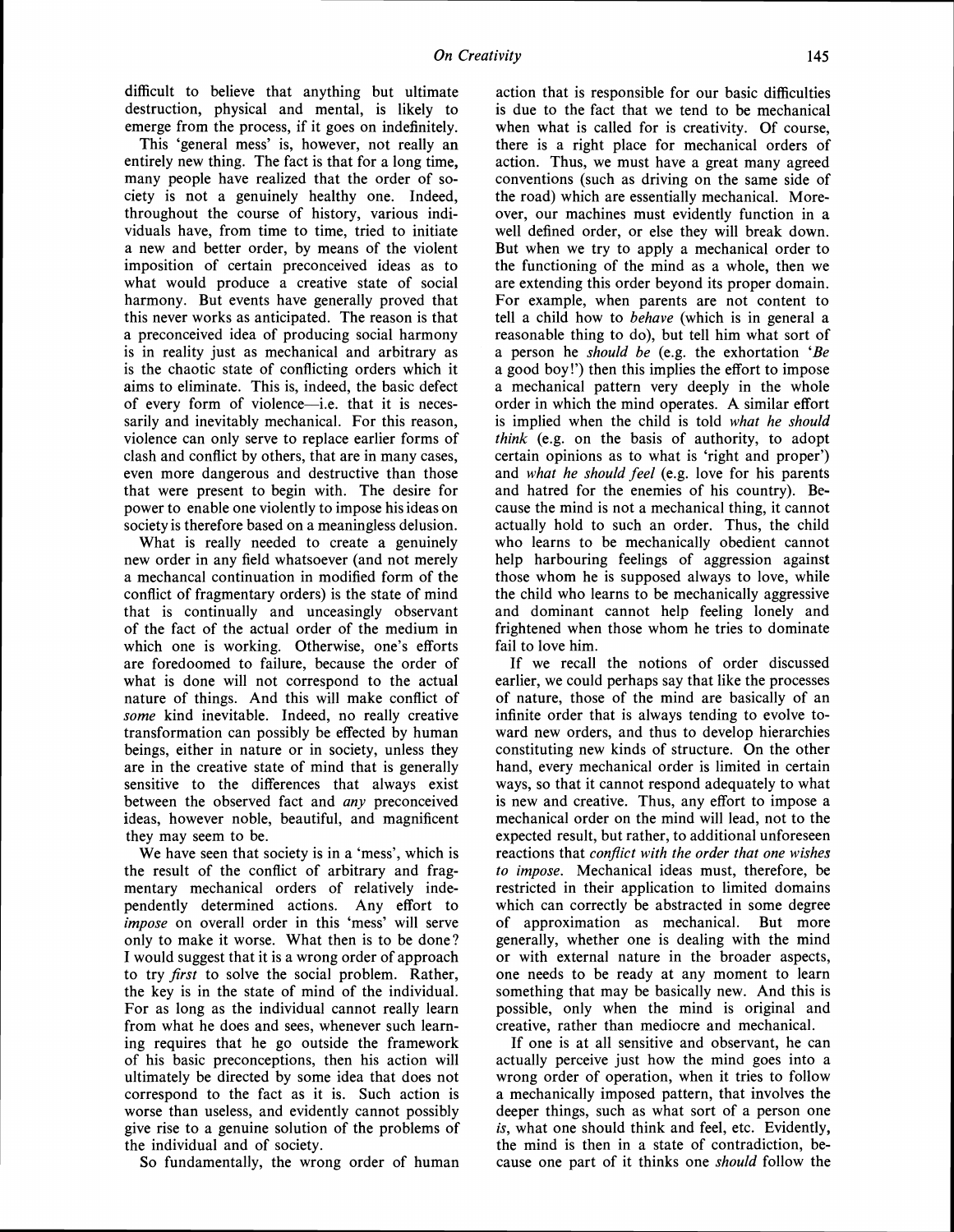imposed pattern, while another part thinks one *should not* do so. The fact is that both parts constitute mechanical and fragmentary orders of operation that conflict with each other, in the sense that they cannot be carried out together. One can actually perceive this order of conflict, which is sensed as a painful state in which one has strong wishes and urges that pull him in two directions at once.

What is called for in such a conflict is that the mind shall be able to see the irrelevance of all mechanical patterns as to what one should be, or think, or feel. Indeed, the disharmony that inevitably arises from trying to impose or follow such a pattern can come to an end, only through the creative response of the mind, from moment to moment, which alone can give rise to a harmoniously ordered totality in the psyche, rather than to a structure of conflicting fragments. But because the conflict is generally very painful, the mind tends to try to 'escape' awareness of what is happening, before it has the opportunity to respond in this way. This it does by initiating a state of *confusion.* 

Of course, there is a kind of *simple confusion*  that tends to arise, whenever we are presented with a complex array of new facts and perceptions. Normally, it takes some time to allow all this to be 'sorted out'. During this time, it is properly one's wholehearted intention to arrive at a clear perception of what has been previously 'mixed up'. However, when the mind is trying to escape the awareness of conflict, there is a very different kind of self-sustaining confusion, in which one's deep intention is really to avoid perceiving the fact, rather than to 'sort it out' and make it clear.

Whenever this is happening, we tend to say that the mind is in a state of 'disorder', But in fact, the mind can then be seen to be following a well defined order, that is functionally wrong (as, for example, is the order in which the digestive organs allow food to ferment, rather than to be assimilated into the blood in a proper form). The essence of this wrong order is that every time the mind tries to focus on its contradictions, it 'jumps' to something else. It simply won't stay with the point. Either it continues to dart from one thing to another, or to react with violent excitement that limits all attention to some triviality, or to become 'dead', 'dull' or 'anaesthetized', or to project fantasies that cover up all the contradictions, or to do something else that makes one momentarily unaware of the painful state of conflict in which the mind is. This order of selfsustaining confusion tends to spread to other fields, so that eventually the whole of the mind begins to deteriorate.

When the process of general deterioration in the order of operation of the mind reaches a certain point, a person's conflicts are then said to have made him *neurotic.* Everybody can then recognize that there is something deeply wrong in the way such a person's mind works. However,

closer observation shows that a basically similar state of conflict, covered up by self sustaining confusion, prevails in what is commonly called the 'normal' state of mind. It is this conflict and confusion in the minds of each of us that has created the 'mess' in which the individual and society now find themselves. In other words, the 'mess without' is *mainly* a result of the 'mess within' (though of course there is a secondary action in which external conflicts also stir up internal conflicts).

So it is futile for people whose minds are in the confused state of evading awareness of the clash of conflicting orders within to hope to create either a harmonious life for the individual or a harmonious order of society as a whole. Unless the mind first comes to a state of relatively undivided wholeness, in which it is not trying to avoid awareness of unpleasant conflicts of a fundamental nature, the problems of the individual and of society cannot do other than develop according to the clash of opposing forces that are set off by our confused mechanical reactions. Indeed, it can safely be said that in the long run, no really subtle, deep and far-reaching problems can be solved in any field whatsoever, except by people who are able to respond in an original and creative way, to the ever changing and developing nature of the overall fact by which they are confronted.

We have thus come to the point of seeing that the question of being clearly aware of the difference between the creative and the mechanical character of human responses goes far beyond limited fields such as art, science, etc. Rather, it involves the whole human life, and on it may depend even the survival of the human race as a whole. What is needed is a generally creative quality of living in all areas of human activity. But how are we to achieve this? Given that we have been generally conditioned to mediocrity and mechanicalness, how are we to break out of this conditioning?

It seems that in some way, each person has to *discover* what it means to be original and creative. After all, generally speaking, the child-like quality of fresh wholehearted interest is not entirely dead in any of us. It comes in a small burst, and then it gets lost in confusion as all the old special interests, fears, desires, aims, securities, pleasures, pains etc. come up from the past. These twist the fresh clarity of the mind in a mechanical way, so that the capacity for originality and creation are deadened and gradually 'go to sleep'. As a result, the more subtle capacity for original and creative perception has by now atrophied, so that it is generally rather weak and inactive.

In this connexion, I am reminded here of what happened when I first got on a horse many years ago. The man from whom it was being hired told me: 'You must think faster than the horse, or else you will go where the horse wants to go'. This made a deep impression on me, because it contained an important truth, i.e. that a given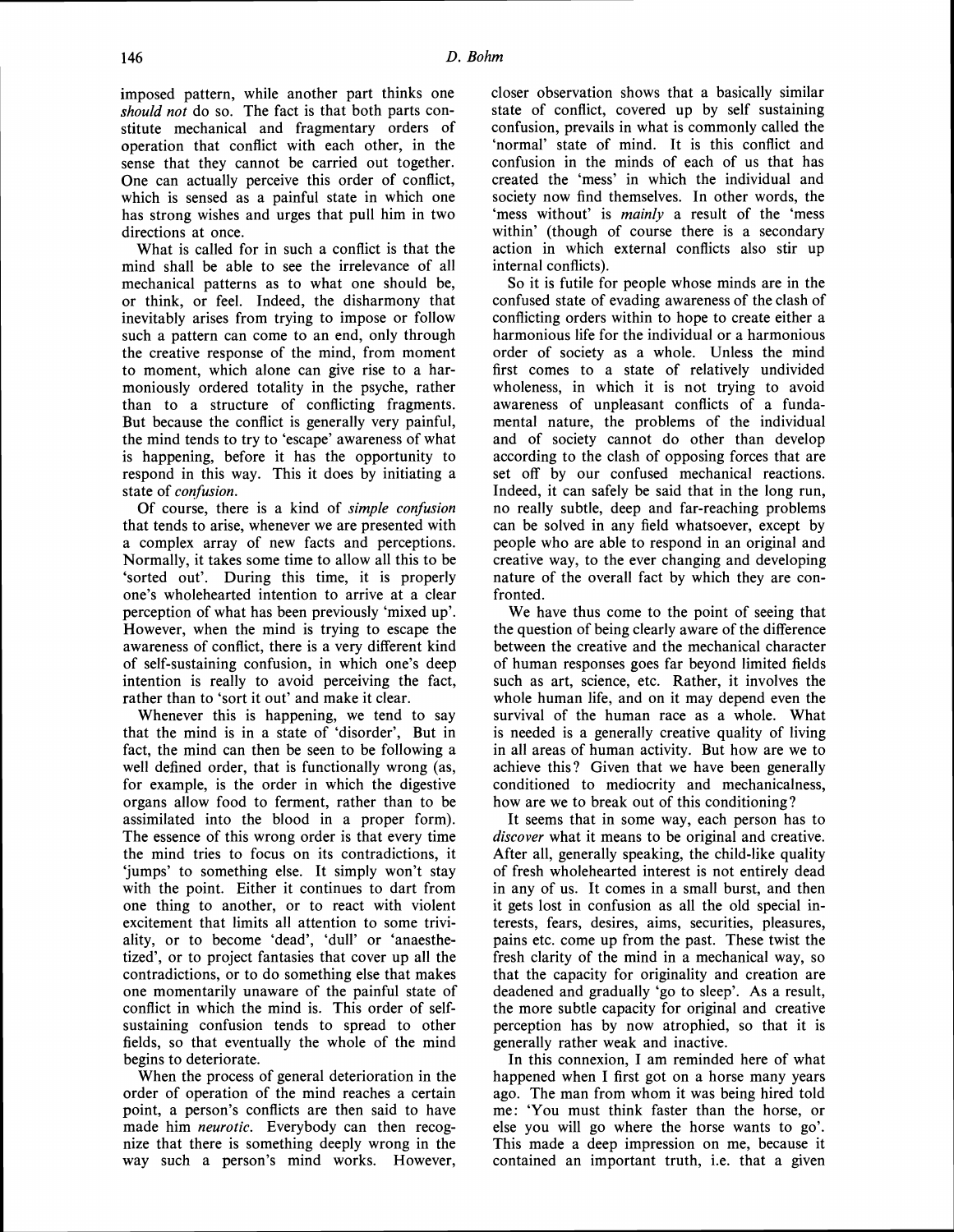process can be ordered only by the intervention of a faster, finer, more subtle order of process. Thus, the rider is able, by tiny pulls on the reins to change the overall order of movement of the horse. Likewise, the original and creative action of the mind could probably direct the mechanical function in a corresponding way. For it could see where the mechanism was going, long before the latter began to gain an overwhelming momentum in that direction:

But now imagine that the mechanical jogging of the horse has put the rider to sleep. Occasionally, the rider wakes up and is horrified to see where the horse is taking him. So he corrects the direction of the horse and the jogging soon sends him back to sleep again. Perhaps eventually the horse also begins to worry about whether he will ever be able to find his way back to the stable. So it occurs to him that he should wake up the rider. But he wants first to be sure that the rider will take him back to the stable, where he will get a good meal and a comfortable place to rest. Since his thinking is no match for the rider, he hesitates to awaken the latter, who may well direct him to an entirely different goal.

Similarly, the mechanical reactions of the mind eventually lead to the thought: 'I need a creative response to get me out of this mess'. But then there is the further mechanical thought: 'If I get an original idea, I may make a mistake. People will condemn me. I could lose my comfortable and safe job, etc. etc.' So eventually the mechanical reactions are never able to be really serious in the intention to awaken the creative action of the mind.

Is it possible in any way for the creative action of the mind to awaken? In my view this can be brought about only by the creative response of the mind itself, on those occasions in which it may happen to begin to wake up. It is as if the rider, when he was momentarily jolted out of his comfortable state of somnolence, began to be aware of the mechanical responses that were putting him back to sleep again. Perhaps in this way he could really wake up. Likewise, if one is serious about being original and creative, it is necessary for him first to be original and creative about the reactions that are making him mediocre and mechanical. Then eventually, the natural creative action of the mind may fully awaken, so that it will start to operate in a basically new order that is no longer determined mainly by the mechanical aspects of thought.

In thus emphasizing the need for each individual to realize the creative potentialities of the human mind, I do not wish to suggest that this is merely what I (or other people) happen to want, or what I think would be *useful* to society or to the individual himself. Rather, it seems to me that just as the health of the body demands that we breathe properly, so, whether we like it or not, the health of the mind requires that we be creative. That is to say, the mind is not the sort of thing that can

properly act mechanically. And this is why we always fail whenever we try to be mechanical. The ultimate result is always a painful and unpleasant state of dissatisfaction and conflict, covered up by self-sustaining confusion, in which the mind 'jumps' continually between incompatible orders of operation. This state is not only not creative, but actually it falls far short even of the limited kind of order that is displayed by a good machine.

But of course, to awaken the creative state of mind is not at all easy. On the contrary, it is one of the most difficult things that could possibly be attempted. Nevertheless, for the reasons that I have given, I feel that it is for each of us individually and for society as a whole the most important thing to be done in the circumstances in which humanity now finds itself. And the key is, as I have indicated, to be continually aware of and alert to the basically mechanical reactions that are always causing us to 'go to sleep' again and again.

Just what are these reactions? This is too complex a question to be gone into in detail here. But roughly, it can be said that the root of the trouble is in the confusion between what is really creative and the mechanical continuation of the results of past conditioning. For example, each person will note that either tacitly or explicitly, he is according extremely great importance and value to certain comforts, pleasures, stimulating sources of a 'tingling' sense of excitement and euphoria, secure and satisfying routines of life, actions that are necessary to his feeling of being an accepted and worthwhile sort of person, and various other mental responses that are felt to be of a supreme degree of psychological significance. Indeed, such responses often seem so basic to the psyche that one feels that he cannot bear to have them seriously disturbed. Even more, it may often appear that they are inseperable parts of one's 'very self', so that all the creative possibilities of the mind would depend on *first* seeing to it that they are in a right order (as all one's physical actions depend on obtaining an adequate supply of the right kind of food). However, closer observation shows that the continuation of these responses is not really necessary for happiness and creation, and that on the contrary, they are actually nothing but mechanical results of past conditioning, being in fact the principal barriers to real joy and creativity.

Now, as one can discover if he observes himself and other people carefully for a while, the fact is that the mind cannot help but assign supreme value in this way to whatever *appears to be* creative or necessary for creation. It is therefore clear that the confusion of the creative with the mechanical will have extremely deep and far-reaching consequences for the whole of the mind, with effects going immensely beyond those of more narrow and restricted kinds of conflicts. Indeed, what happens is that when the mechanical, mistaken for the creative,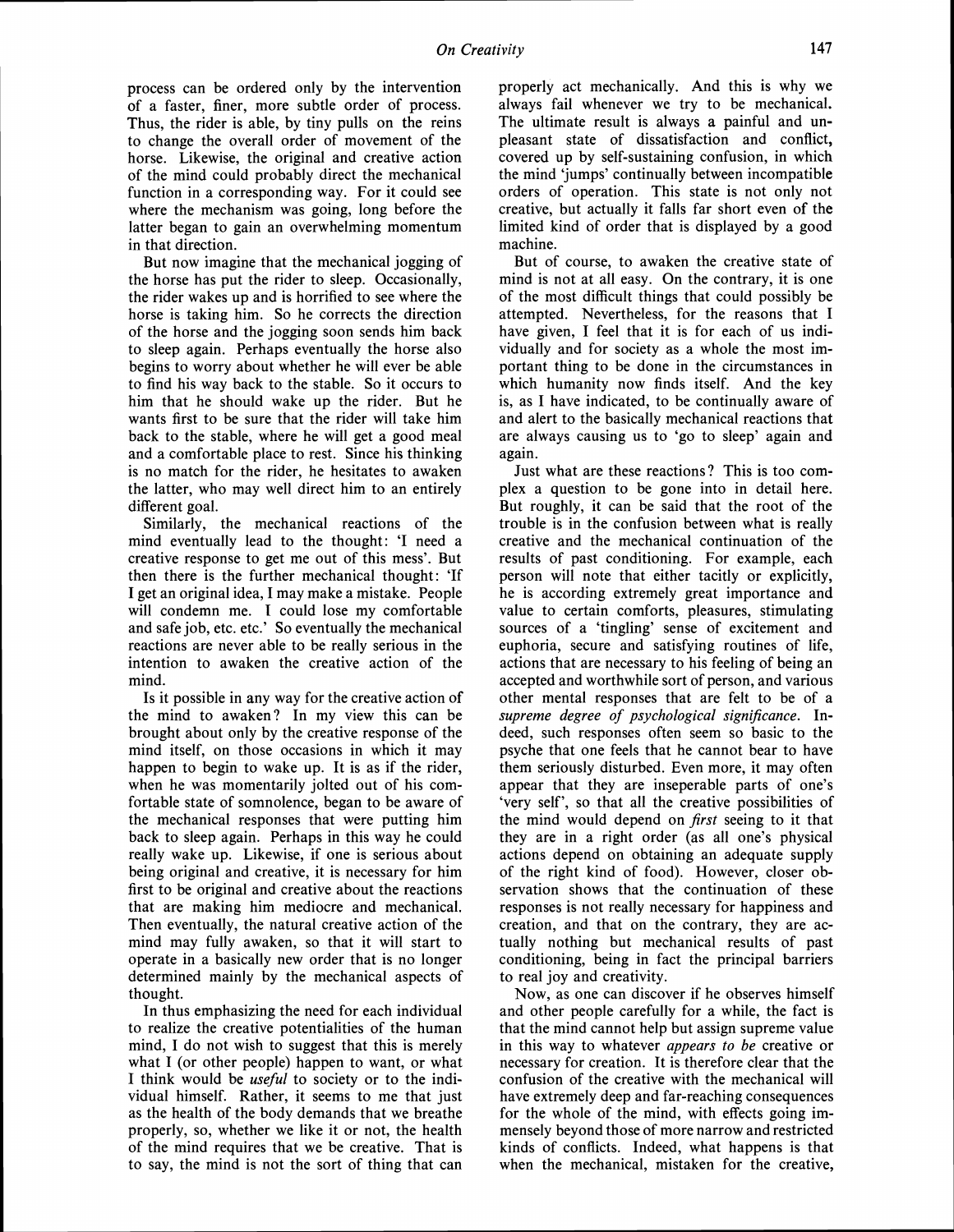begins to display its inherent contradictions (so that its very existence seems to be threatened), the whole energies of mind and body are mobilized to 'protect' the apparently supremely precious thoughts and feelings that are thus 'endangered'. As has been indicated, it is enabled to do this by falling into a state of self-sustaining confusion, in which it is no longer aware of its contradictory thoughts and the painful conflicts that result from them. In doing this, it lacks clear perception in almost any area that may be at all subtle. Thus, it can no longer see what is creative and what is mechanical. Indeed, the mind then starts to suppress real originality and creation, because these seem to threaten the apparently creative, but actually mechanical centre that appears to be at the heart of one's 'very self'. It is just this action that constitutes the process of 'falling asleep'.

The tendency to 'fall asleep' is sustained by an enormous number of habitually applied preconceptions and prejudices, most of which are absorbed at a very early age, in a tacit rather than explicit form. Therefore, whoever is really interested in what it means to be original and creative will have above all to pay careful and continual attention to how these are always tending to condition his thoughts, feelings and overall behaviour. After a while, such a person will begin to notice that almost all that is done by the individual and by society is in fact rather strictly limited by such largely tacit and essentially mechanical constraints. But as he becomes sensitively aware of how the whole process works, in himself and in others, he is likely to discover that the mind is beginning to come to a more natural state of freedom, in which all this conditioning is seen to be the triviality that it really is.

Thus, originality and creativity begin to emerge, not as something that is the result of an effort to achieve a planned and formulated goal, but rather, as a by-product of a mind that is coming to a more nearly normal order of operation. And this is the only way in which originality and creativity can possibly arise, since any effort to reach them through some planned series of actions or exercises is a denial of the very nature of what one hopes to achieve. For this reason, originality and creativity can develop only if they are the essential force behind the very first step.

This means that it is up to each person to make the first step for himself, without following another, or setting up another as his authority for the definition of what creativity is and for advice on how it is to be obtained. Unless one starts to discover this for himself, rather than to try to achieve the apparent security of a well laid-out pattern of action, he will be just deluding himself and thus wasting his efforts. To realize this fact is very difficult indeed. Nevertheless, one has to see that to determine the order in which one functions psychologically by following some kind of pattern is the very essence of what it means to be mediocre and mechanical.

But after all, for thousands of years, people have been led to believe that anything and everything can be obtained if only one has the right techniques and methods. What is needed is to be aware of the ease with which the mind slips comfortably back into this age-old pattern. Certain kinds of things can be achieved by techniques and formulae, but originality and creativity are not among these. The act of seeing this deeply (and not merely verbally or intellectually) is also the act in which originality and creativity can be born.

## De l'Invention

Résumé-Vouloir définir par des mots la capacité d'invention est chose malaisée, ou peut du moins essayer d'indiquer de quoi il s'agit en utilisant des moyens detournés, indirects, en se demandant pour quelle raison les chercheurs s'intéressent si passionnément à leurs travaux. En procédant par élimination, en supprimant les réponses nombreuses et superficielles généralement admises, on ne tarde pas à découvrir que le chercheur s'efforce d'apprendre quelque chose de nouveau, autre que ce qui peut Ctre deduit d'apres des connaissances acquises, quelque chose qui pourra aboutir à une nouvelle perception de l'intégralité, de la beauté et de l'harmonie dans l'ordre et la structure du processus naturel. Recherche tres comparable a celle de l'artiste, du musicien, de l'architecte et de tous ceux qui sont engages dans une activité de création véritable, quoique par des moyens très différents.

Il convient néanmoins d'être plus précis lorsqu'il s'agit de définir ce que l'on entend par la notion d'invention creatrice. Qu'est-ce que l'ordre? Qu'est-ce que la structure? Qu'est-ce que le processus? Ces questions sont examinées et certaines réponses sont donnees dans le present article, des reponses provisoires tout au moins. Les significations de ces suggestions sont illustrees par plusieurs exemples, pris dans l'histoire actuelle du developpement des sciences, quoique pas uniquement restreints a ce domaine.

Reste à savoir pour quelle raison la très grande majorité des êtres humains sont dépourvus de cette capacité créatrice, sauf peut-être en de très rares occasions. Un examen plus poussé indique que dans un certain sens les possibilités créatrices de